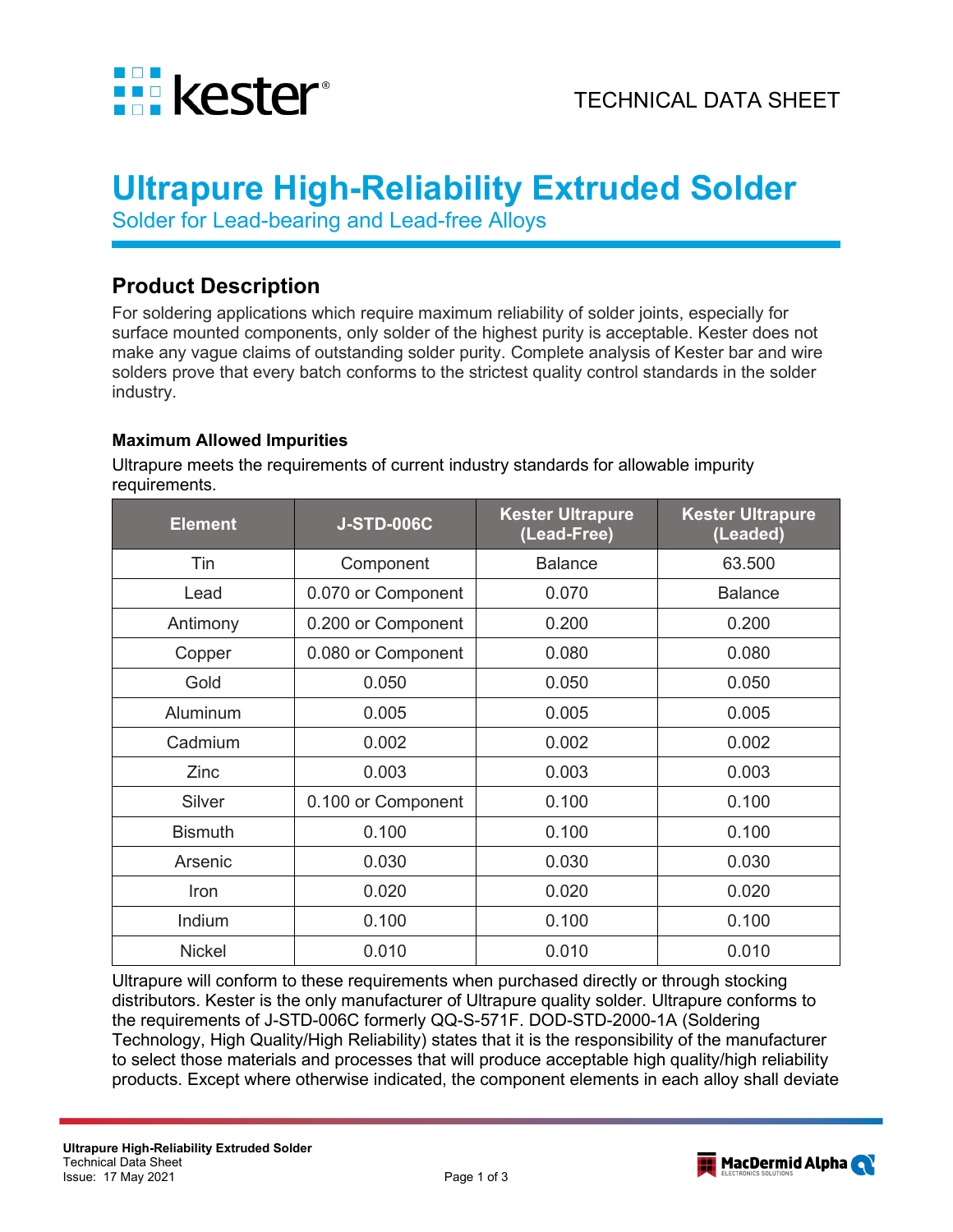

from their nominal mass percent- age by not > 0.10% of the alloy mass when their nominal percentage is  $\leq 1.0\%$ ; by not > 0.20% of the alloy mass when their nominal percentage is > 1.0% to ≤ 5.0% or by not > 0.50% when their nominal percentage is > 5.0%.

# **Availability Alloy**

Ultrapure meets the requirements of current industry standards for allowable impurity requirements. Below is a list of typical leaded and lead-free alloys produced by Kester in bar and wire form. Other alloys can be produced and follow the same requirements.

| <b>Leaded Alloys</b> | <b>Meting Point</b>           |  |
|----------------------|-------------------------------|--|
| Sn62Pb36Ag2          | 179 to 183 °C (354 to 361 °F) |  |
| Sn63Pb37             | 183 °C (361 °F)               |  |
| Sn60Pb40             | 183 to 190 °C (361 to 374 °F) |  |
| Sn10Pb88Ag2          | 268 to 299 °C (514 to 570 °F) |  |
| Sn5Pb92.5Ag2.5       | 280 °C (536 °F)               |  |

| <b>Lead-Free Alloys</b> | <b>Meting Point</b>           |  |
|-------------------------|-------------------------------|--|
| Sn96.5Ag3.0Cu0.5        | 217 to 220 °C (423 to 428 °F) |  |
| Sn96.5Ag3.5             | 221 °C (430 °F)               |  |
| Sn97Ag3                 | 221 to 224 °C (430 to 435 °F) |  |
| <b>K100LD</b>           | ~227 °C (441 °F)              |  |
| Sn99.3Cu0.7             | 227 °C (441 °F)               |  |
| Sn100                   | 232 °C (450 °F)               |  |
| Sn95Sb5                 | 232 to 240 °C (450 to 464 °F) |  |